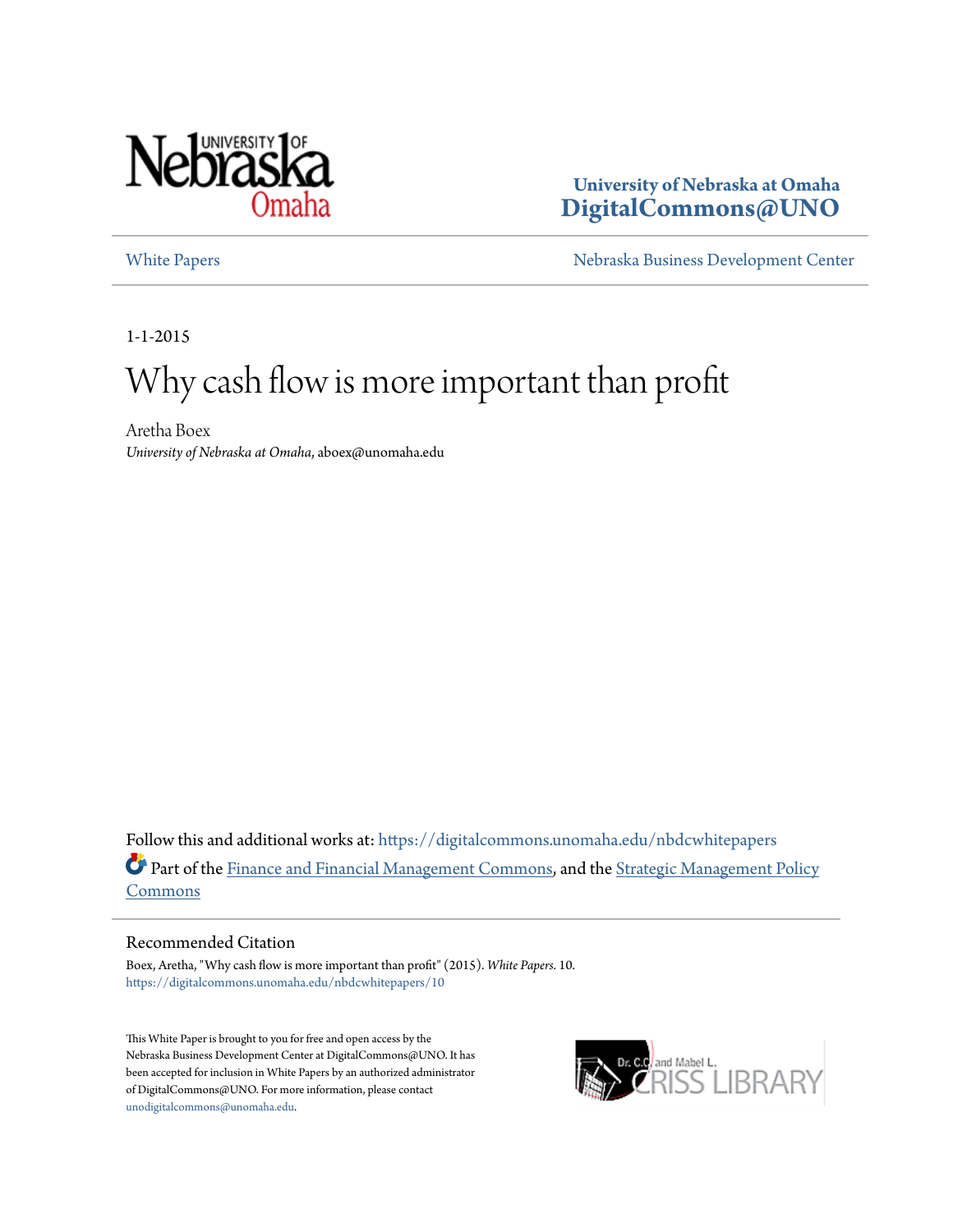

# **Why cash flow is more important than profit**

*It is quite possible for a company to report profits but go out of business. It is also possible for a company to be profitable and not be able to grow, secure financing or attract investors.*

**Many equate the success of a company to its**<br>reported profits. While profits are good, they<br>anding of a firm, it is quite possible for a company reported profits. While profits are good, they do no adequately represent the financial standing of a firm. It is quite possible for a company to report profits but go out of business. It is also possible for a company to be profitable and not be able to grow, secure financing, or attract investors. There are a couple of reasons why cash flows are a better indicator of a company's financial health.

## Cash is King

Profit figures are easier to manipulate because they include non-cash line items such as depreciation expenses or goodwill write-offs. Under generally accepted accounting principles (GAAP) businesses can use noncash expenses such as depreciation and amortization to offset large capital expenditures.

Cash flow statements, on the other hand, provide a more straightforward report of the cash available. In other words, a company can appear profitable "on paper" but not have enough actual cash to replenish its inventory or pay its immediate operating expenses such as lease and utilities.

If a company cannot purchase new inventory, it will slowly become unable to generate new sales. If a company cannot afford its operating expenses, it will

eventually go out of commission. Either way, "Cash is King" in keeping a business alive.

### Cover the gap between receivables and payables

Another important consideration is that profit reports are based on sales income. The main issue here is that the recorded revenue is often greater than the amount of actual cash received from sales. When sales are on



credit, the collection period on accounts receivable can last 2-3 months. This means that the company needs to have enough cash on hand to float its operations for the duration of the collection period.

Using the previous examples,

this means having the cash equivalent of 2-3 months' worth of operating expenses and inventory purchases on hand. In the likely event that a firm also makes purchases on credit, accounts payable become another important factor to consider. To be sustainable, a business has to pay special attention to its cash cycle and make sure to cover the cash gap between receivables and payables.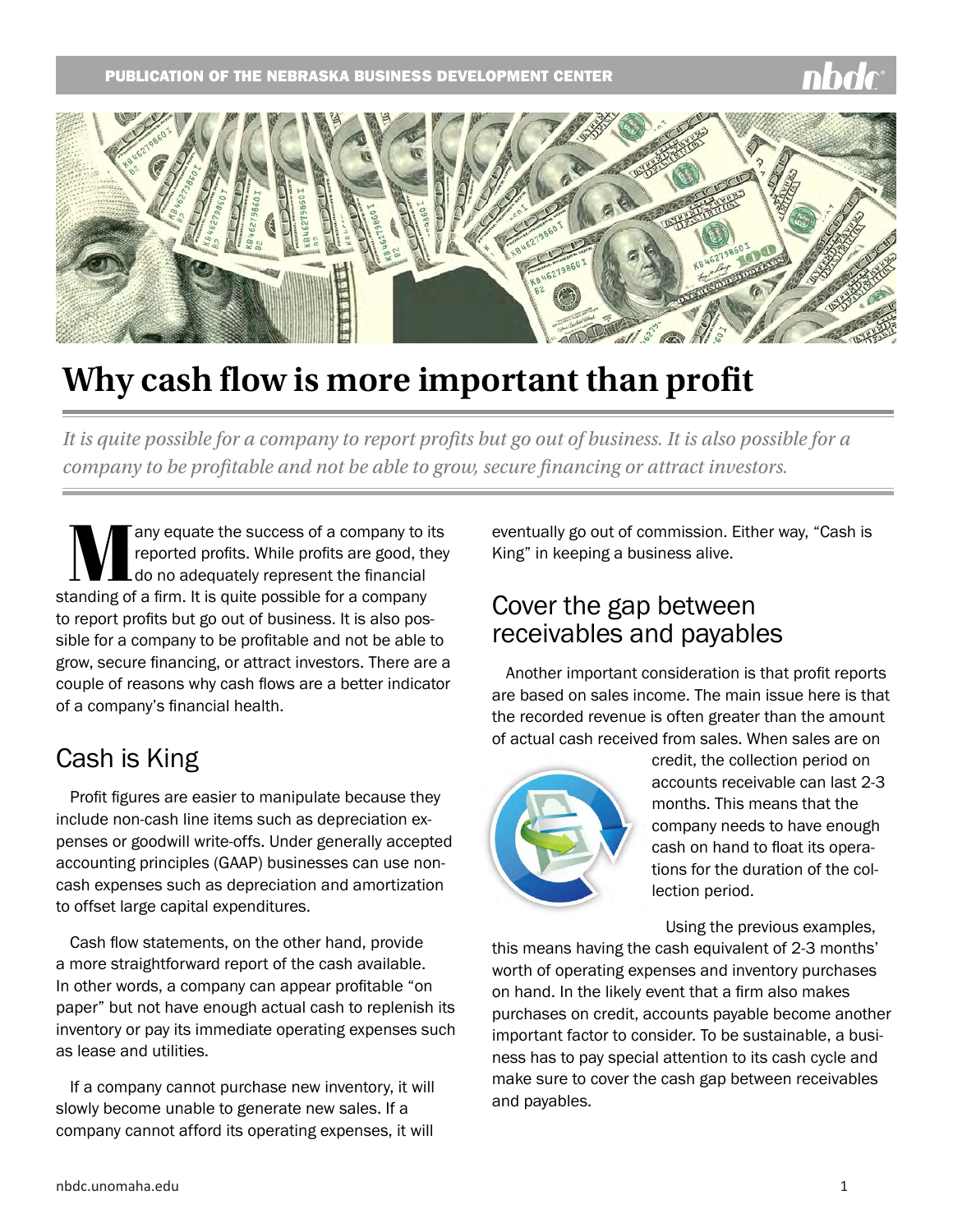If the business goes out of cash, operations will simply cease. This further illustrates why cash flows provide a better sense of the financial situation of a business.

## Why lenders look at cash flow

Assuming that a firm has enough cash to maintain

*Companies should prepare for cash outlays to considerably exceed cash inflows during the early stages of expansion.*

its current level of operation, most business owners want to grow their company. If cash is king in sustaining ongoing business operations, it becomes that much more vital when considering expansion. Sales growth is great… unless it results in the total depletion of cash. Companies should

prepare for cash outlays to considerably exceed cash inflows during the early stages of expansion. In fact, to be able to generate a growth in sales, businesses must first be able to afford an expansion in capacity. This

increased capacity can come in the form of additional personnel, equipment, new locations, more inventory, etc. Either way, the company has to be able to remain in operation until its cash flows stabilize and become positive.

Business owners may think that securing commercial financing will solve the growth dilemma. It is not that simple. Lenders expect regular repayments on the financing they provide. As such, lenders rely on a company's current and projected cash flows to determine whether it will be able to afford the additional debt.

Overall, understanding a company's cash situation is crucial to making sound business decisions. Owners must strive to understand and always be in-touch with the cash aspect of their enterprise, regardless of the profits reported. Fortunately, business owners do not have to do it alone. They can work with their bookkeeper or accountant to review how cash circulates through their business. They can also take advantage of the Small Business Development Centers available to small businesses and aspiring entrepreneurs throughout the United States and its territories.

#### **SOURCES**

Fulmer, J. G., Jr., Finch, J. H., Smythe, T. I., Jr., & Payne, T. H. (2002). Growing sales and losing cash: Assisting your small-business customer with cash flow management. Commercial Lending Review, 17(4), 14-19.

Glassman, J. K. (2012). Go With the Cash Flow. Kiplinger's Personal Finance, 66(8), 16-18.

Osgood, W. R. (2004). Common Sense Cash Flow Management. Strategic Management Learning System Workbook 1. Knowledge Institute, Inc.